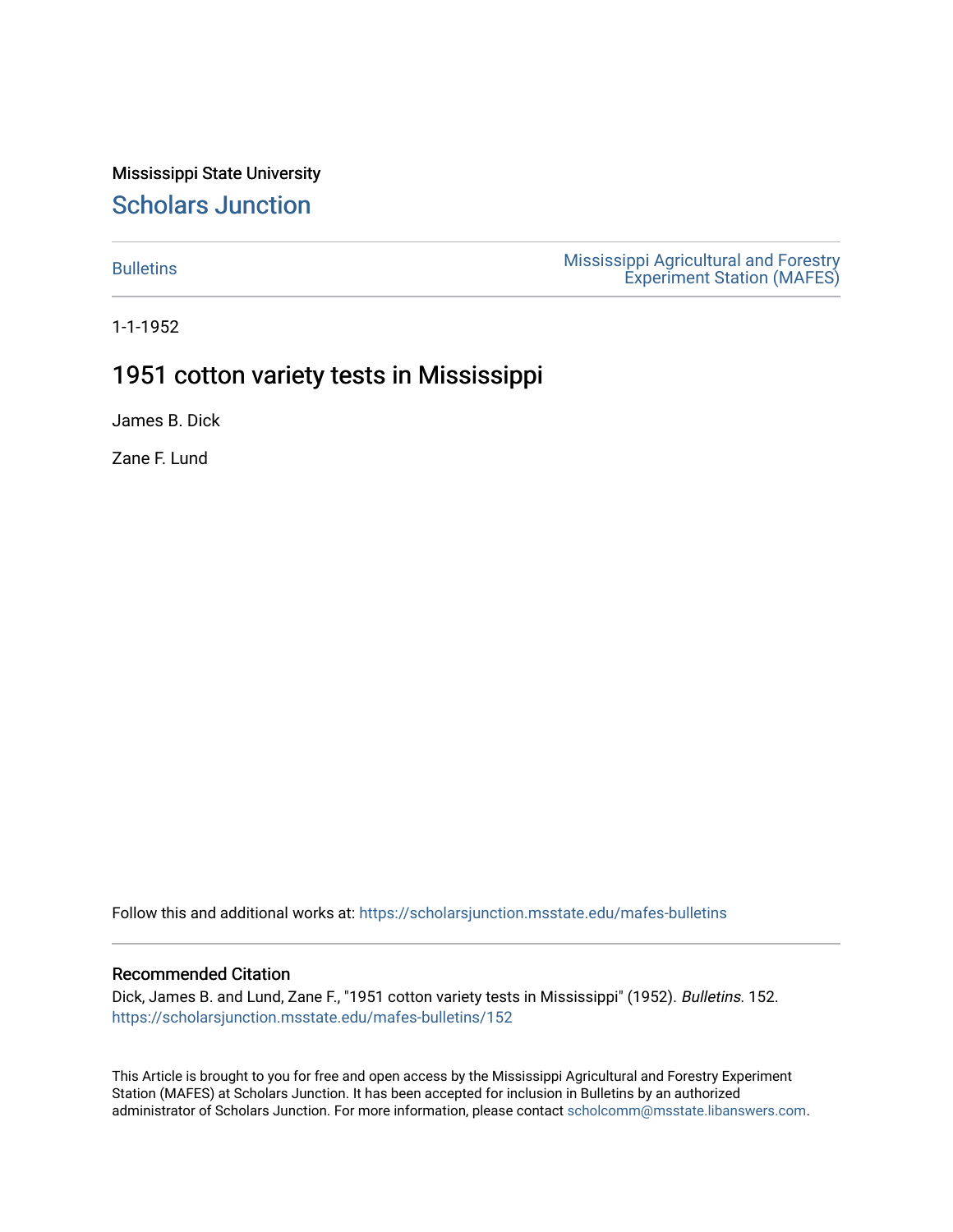# 1951 Cotton Variety Tests in Mississippi

MISSISSIPPI STATE COLLEGE AGRICULTURAL EXPERIMENT STATION CLAY LYLE, Director

STATE COLLEGE MISSISSIPPI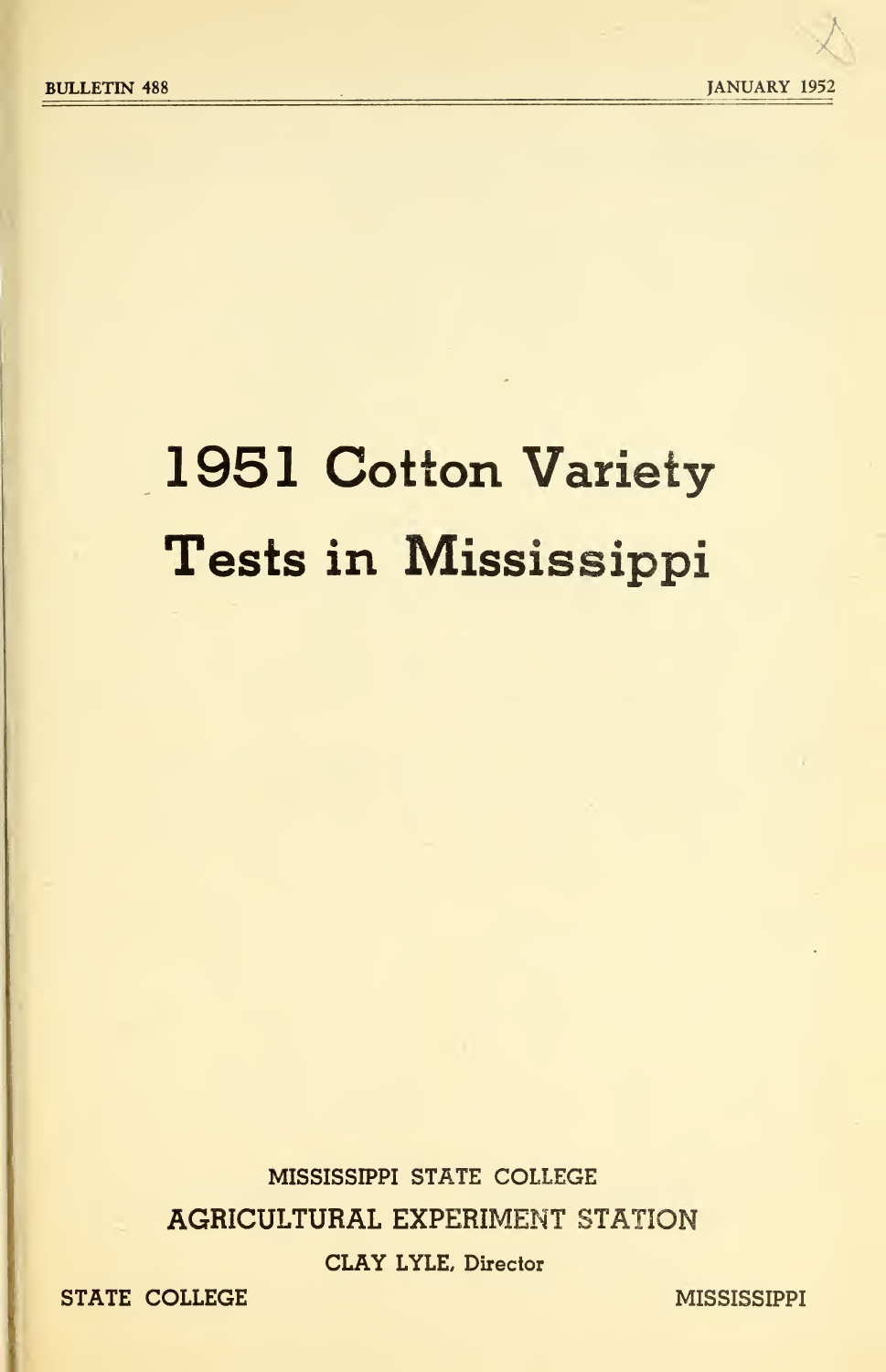### TABLE OF CONTENTS

| COTTON VARIETY TESTS IN THE YAZOO-MISSISSIPPI DELTA, 1951                   |  |
|-----------------------------------------------------------------------------|--|
|                                                                             |  |
| COTTON VARIETY TESTS, HILL SECTIONS, 1951 <b>CONTRACT CONTRACT SECTIONS</b> |  |
|                                                                             |  |
|                                                                             |  |
|                                                                             |  |
|                                                                             |  |
|                                                                             |  |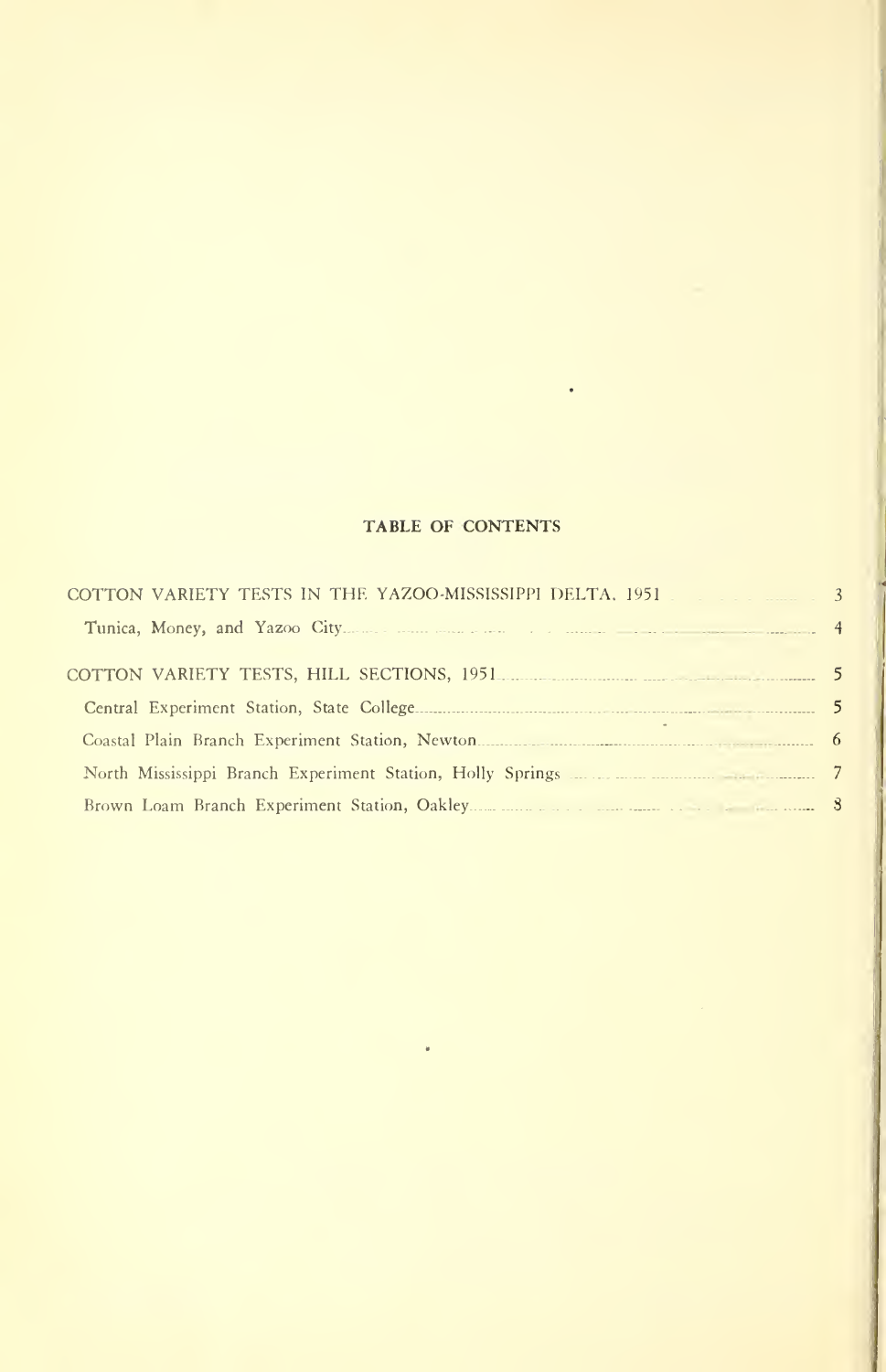## Cotton Variety Tests in the Yazoo-Mississippi Delta. 1951

### By JAMES B. DICK and ZANE F. LUND

Three standard cotton variety yield trials were conducted on sandy loam soil in the Delta in 1951 by the Delta Branch Experiment Station in cooperation with Delta farmers. One other test planted on sandy loam and two variety tests planted on "buckshot" soils were abandoned due to poor stands. One variety trial under full mechanization was conducted on Kelso Plantation, but the one at Stoneville could not be used because of uneven emergence due to poor seed and unfavorable weather conditions. Preliminary or partial reports on the three standard tests at Tunica, Money, and Yazoo City are presented in the accompanying tables. Detailed reports on these tests and on the "mechanized" test will be given at a later date.

Due to a late spring, faulty seed from the 1950 crop, and the extremely dry period from April 25 to June 10 in many sections of the Delta the cotton crop was very slow in getting started and much cotton was extremely late, particularly in the middle and upper Delta. Three weeks of rain in late June were followed by a severe drought lasting until mid-September. During this drought the average temperatures were several degrees above normal and cotton on the lighter soils suffered heavily. This was particularly true with late cotton. Early cotton on the better sandy loams and lighter clay soils suffered less and in some areas produced more cotton per acre than in 1950.

Boll weevil infestation throughout the season was generally light, but the damage from heavy infestations of boll worms was the heaviest experienced in many years and required constant watchfulness and control measures.

In spite of the difficulties experienced in 1951 the average yields per acre in the variety trials at Tunica, Money and Yazoo City were considerably above those of 1950. Gin turnouts for the 12 varieties used were slightly lower than for 1950. Staple length was slightly better at Tunica and Money, slightly shorter at Yazoo City. As a whole the 1951 Delta cotton crop was much higher in grade and general quality than the crop of any recent year.

Yield of seed cotton and of lint per acre, gin turnout, staple length, percent earliness, and total money-value-per-acre are given for the three tests. Lint prices used in determining the dollar-per-acre were averages of ten weeks of the Memphis marketing season beginning in early September. Seed were valued at \$70 per ton, basis prime.

All varieties in the yield trials were the current improved strains of the reliable breeders or firms whose cottons are com monly grown on a large percentage of the Delta cotton acreage, and are similar to those entered in 1950. The 1951 results are presented as a progress report. As several new varieties and strains entered the yield trials in 1950, no 3-year averages are available. On the other varieties 3year averages (1947-1949) were previously published in the December 1950 issue of Mississippi Farm Research.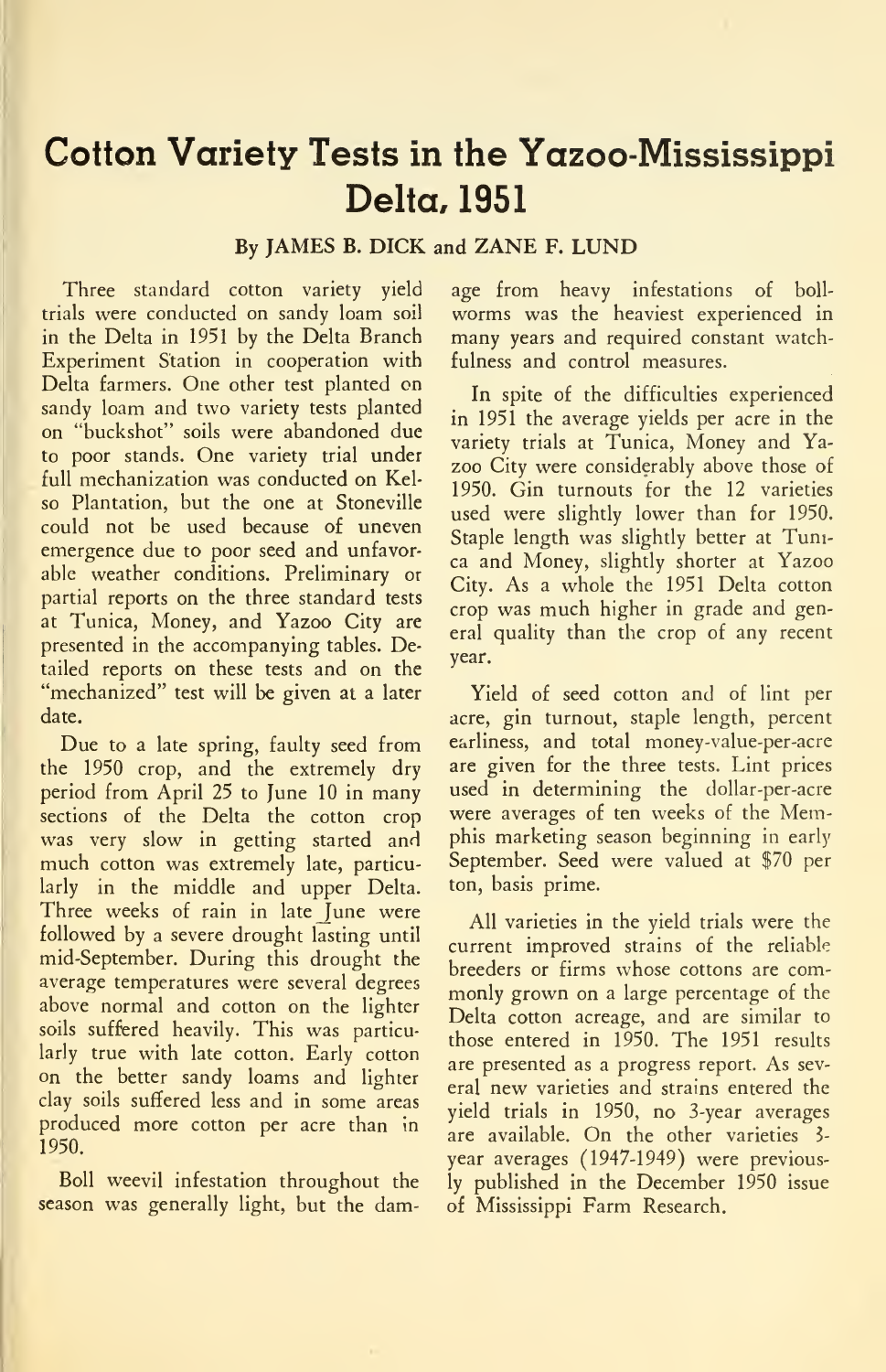|                                               | Results of contour variety |                | JECALE LESSAG |            |         |                                    | Total money value |       |
|-----------------------------------------------|----------------------------|----------------|---------------|------------|---------|------------------------------------|-------------------|-------|
|                                               |                            |                |               |            | Percent |                                    | per acre          |       |
|                                               |                            | Yield per acre | Gin           |            | picked  |                                    | Strict            |       |
| Variety                                       | Seed                       |                | turn-         | Staple     | first   |                                    | Low               | Low   |
|                                               | cotton                     | Lint           | out           | length     |         | picking Middling Middling Middling |                   |       |
|                                               | Lbs.                       | Lbs.           | Pct.          | $1/32$ in. | Pct.    | Dols.                              | Dols.             | Dols. |
|                                               |                            |                |               |            |         |                                    |                   |       |
|                                               |                            |                | <b>TUNICA</b> |            |         |                                    |                   |       |
| Delfos 9169 ________ 2722                     |                            | 953            | 35.0          | 35         | 56      | 484                                | 465               | 440   |
| D & P L Fox _______ 2642                      |                            | 934            | 35.3          | 34         | 66      | 460                                | 443               | 420   |
| Coker 100 Staple __ 2583                      |                            | 886            | 34.4          | 35         | 65      | 453                                | 436               | 412   |
| Stoneville 2B ________ 2517                   |                            | 898            | 35.6          | 34         | 66      | 446                                | 430               | 408   |
| Empire - - - - - 2524                         |                            | 872            | 34.6          | 35         | 68      | 447                                | 430               | 407   |
|                                               |                            | 844            | 33.4          | 35         | 63      | 436                                | 419               | 397   |
| Deltapine 15  2313                            |                            | 884            | 38.2          | 35         | 61      | 430                                | 413               | 390   |
| Coker 100 Wilt _____ 2466                     |                            | 845            | 34.0          | 35         | 60      | 426                                | 410               | 387   |
| Bobshaw 1-A  2380                             |                            | 839            | 35.2          | 34         | 62      | 415                                | 401               | 381   |
| Miller - ----------------- 2318               |                            | 839            | 36.3          | 33         | 66      | 409                                | 395               | 376   |
|                                               |                            | 832            | 37.8          | 35         | 67      | 406                                | 390               | 368   |
| Wilds _ _ _ _ _ _ 2026                        |                            | 634            | 31.3          | 41         | 60      | 405                                | 371               | 311   |
| Planted April 30, first picking September 11. |                            |                |               |            |         |                                    |                   |       |
|                                               |                            |                | <b>MONEY</b>  |            |         |                                    |                   |       |
| Delfos 7343 _________ 2929                    |                            | 1056           | 36.0          | 35         | 55      | 522                                | 501               | 473   |
| Empire   2926                                 |                            | 955            | 32.6          | 34         | 52      | 494                                | 477               | 454   |
| Coker 100 Wilt  2970                          |                            | 969            | 32.6          | 34         | 51      | 487                                | 470               | 443   |
| Miller - - - - - - - 2774                     |                            | 964            | 34.7          | 32         | 49      | 473                                | 457               | 436   |
| Delfos 9169  2752                             |                            | 901            | 32.7          | 35         | 53      | 469                                | 451               | 428   |
| Deltapine 15  2559                            |                            | 969            | 37.9          | 34         | 51      | 463                                | 447               | 423   |
| Bobshaw 1-A  2570                             |                            | 893            | 34.8          | 34         | 51      | 444                                | 428               | 406   |
| D & P L Fox  2540                             |                            | 893            | 35.2          | 34         | 54      | 436                                | 420               | 398   |
| Arkot 2-1  2619                               |                            | 836            | 31.9          | 35         | 53      | 436                                | 419               | 397   |
| Stoneville 2B _______ 2458                    |                            | 849            | 34.4          | 34         | 52      | 422                                | 407               | 386   |
| Coker 100 Staple  2425                        |                            | 781            | 32.2          | 35         | 54      | 403                                | 388               | 367   |
| Wilds<br>2262                                 |                            | 659            | 29.1          | 41         | 44      | 424                                | 391               | 329   |
| Planted April 30, first picking September 17. |                            |                |               |            |         |                                    |                   |       |
|                                               |                            |                | YAZOO CITY    |            |         |                                    |                   |       |
| Coker 100 Wilt  3582                          |                            | 1197           | 33.6          | 34         | 21      | 604                                | 583               | 553   |
| Delfos 9169 _________ 3422                    |                            | 1157           | 33.9          | 34         | 25      | 593                                | 573               | 544   |
| Delfos 7343 3251                              |                            | 1208           | 37.2          | 34         | 25      | 586                                | $564$ $\cdot$     | 535   |
| Arkot 2-1 3391                                |                            | 1139           | 33.5          | 34         | 31      | 581                                | 561               | 533   |
| Stoneville 2B ________ 3274                   |                            | 1159           | 35.5          | 34         | 24      | 576                                | 555               | 527   |
| Deltapine 15 ________ 3017                    |                            | 1193           | 39.6          | 34         | 25      | 562                                | 541               | 512   |
| D & P L Fox _______ 3197                      |                            | 1157           | 36.1          | 34         | 27      | 561                                | 540               | 512   |
| Empire _ _ _ _ _ _ _ _ 3182                   |                            | 1096           | 34.4          | 34         | 28      | 554                                | 535               | 508   |
| Coker 100 Staple  3179                        |                            | 1073           | 33.7          | 34         | 23      | 543                                | 524               | 498   |
| Bobshaw 1-A _________ 3094                    |                            | 1053           | 34.0          | 34         | 19      | 532                                | 514               | 488   |
|                                               |                            | 1078           | 35.2          | 33         | 30      | 531                                | 513               | 488   |
|                                               |                            | 808            | 30.5          | 42         | 17      | 516                                | 472               | 394   |
|                                               |                            |                |               |            |         |                                    |                   |       |

Results of cotton variety yield trial, Yazoo-Mississippi Delta, 1951.

Planted April 20, first picking August 24.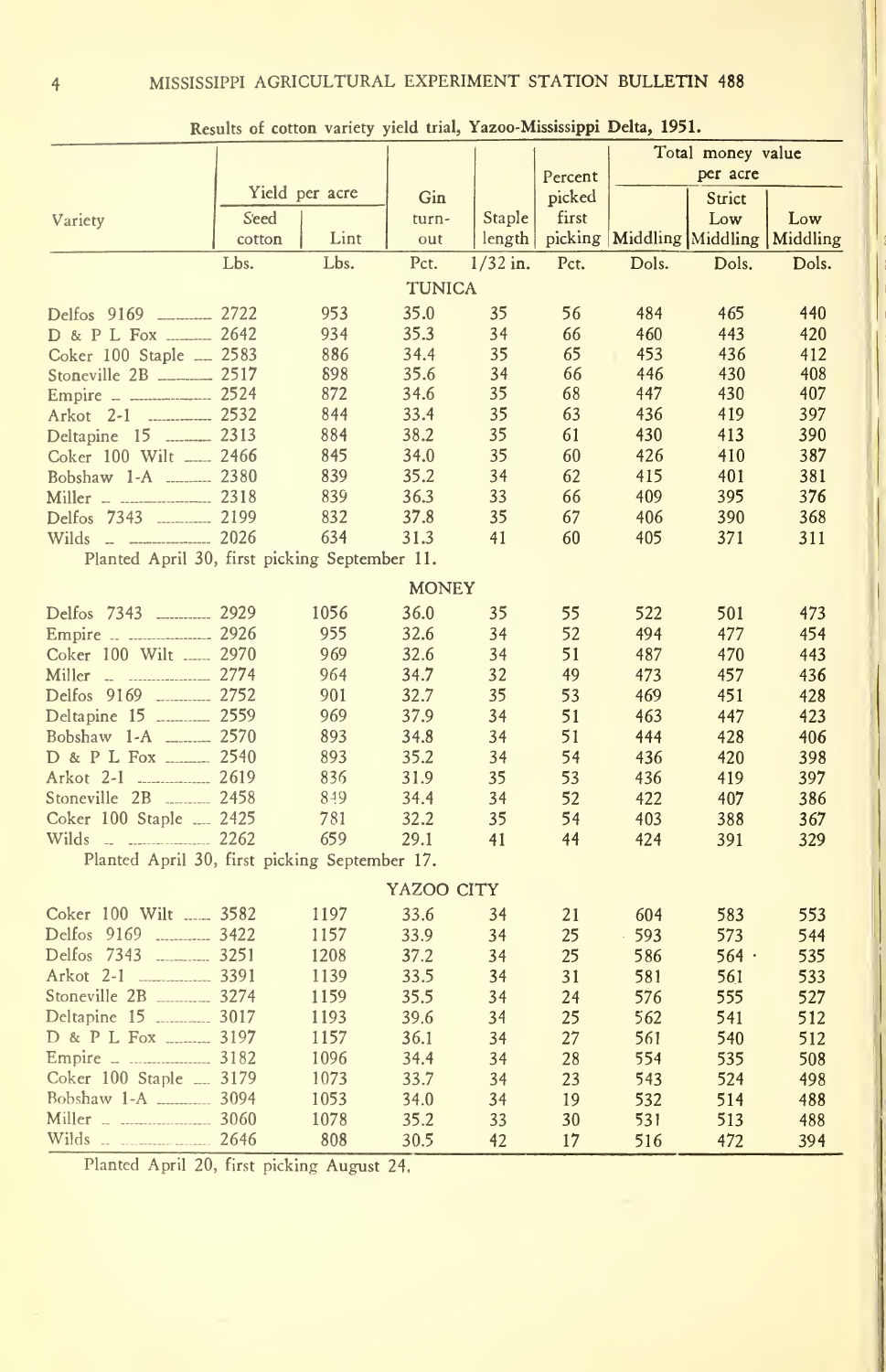### Cotton Varieties, Hill Sections. 1951 J. F. O'KELLY, S. P. CROCKETT, K. C. FREEMAN and R. E. COATS

Only a few farm crops vary in yield as a result of weather conditions as much as cotton. Changes in the weather and other environment affect not only the cotton plant but also the insects which attack it. It is difficult to acquire avezages covering enough years and varieties to evaluate them correctly.

A look at the averages at each location shows that a farmer in one of these areas can choose one of several varieties and obtain about the same average return. The cotton grower should select a good variety with the characters he likes, as staple length, boll type, lint percentage, earliness, etc., and having done this, should continue to use the variety over a period of several years. Following a policy of this kind makes for stability in the variety picture especially if it can be done on a community-wide scale.

|                                   |     |         | Pounds lint per acre     |         |     | Averages |        |                  |          |              |  |
|-----------------------------------|-----|---------|--------------------------|---------|-----|----------|--------|------------------|----------|--------------|--|
|                                   |     |         |                          |         |     |          |        |                  | Lint     | <b>Bolls</b> |  |
|                                   |     |         |                          |         |     |          | Acre   | Staple           | percent- | per lb.      |  |
|                                   |     |         | 1947 1948 1949 1950 1951 |         |     | Lint     | value  | inches           | age      | lint         |  |
| Deltapine 15                      |     | 398 743 |                          | 345 556 | 523 | 513      | 209.56 | 11/16            | 39.8     | 185          |  |
| Miller - ------------------------ | 480 | 730     | 308                      | 465     | 516 | 500      | 200.30 | 31/32            | 37.7     | 172          |  |
| Coker, staple _____________ 458   |     | 709     | 347                      | 436     | 485 | 487      | 205.93 | $1 \frac{3}{32}$ | 36.6     | 194          |  |
| Delfos $7272$ (1) ______ 385      |     | 700     | 339                      | 431     | 518 | 475      | 200.07 | $1 \frac{3}{32}$ | 35.6     | 204          |  |
| Bobshaw 1A (2) ______ 423 723     |     |         | 381                      | 396     | 442 | 473      | 192.10 | $1 \frac{1}{16}$ | 36.7     | 196          |  |
| Hi-Bred                           | 439 | 685     | 340                      | 336     | 547 | 470      | 176.16 | 29/32            | 42.0     | 147          |  |
|                                   | 357 | 707     | 343                      | 411     | 509 | 465      | 192.54 | $1 \frac{3}{32}$ | 36.5     | 185          |  |
| Delfos 9169<br>-----------------  | 370 | 694     | 360                      | 360     | 477 | 452      | 186.78 | $1 \frac{3}{32}$ | 36.2     | 183          |  |
| Empire - ---------------------    | 364 | 678     | 387                      | 307     | 503 | 448      | 181.51 | 11/16            | 37.2     | 160          |  |
| Stoneville 2B                     | 390 | 727     | 300                      | 347     | 455 | 444      | 181.38 | 11/16            | 36.8     | 179          |  |

Average results from cotton varieties, State College

(1) Delfos 651, 1947-50. (2) Bobshaw 1, 1947-50.

#### Cotton varieties. State College, 1951

|                                  | Pounds     |          | Total acre value |          | Lint     |                  | <b>Bolls</b> |
|----------------------------------|------------|----------|------------------|----------|----------|------------------|--------------|
|                                  | lint per   |          | Strict low       | Low      | percent- | Staple           | per lb.      |
|                                  | acre       | Middling | middling         | middling | age      | inches           | lint         |
| $Fox -$                          | 555.9      | 238.72   | 228.99           | 215.37   | 36.2     | 11/16            | 201          |
| $Hi-Bred$ _ ________             | 547.5      | 223.93   | 215.72           | 203.13   | 41.2     | 15/16            | 139          |
| Delfos 7343 ____ 531.9           |            | 226.55   | 217.24           | 204.21   | 37.6     | 11/16            | 185          |
| Deltapine 15                     | $-522.9$   | 221.13   | 211.98           | 199.17   | 38.9     | 11/16            | 181          |
| Delfos 7272 ___ 518.2            |            | 225.67   | 215.56           | 201.83   | 35.8     | $1 \frac{3}{32}$ | 194          |
| $\text{Miller}$ $\ldots$         | 516.2      | 217.93   | 209.93           | 198.06   | 36.1     | 31/32            | 172          |
| Plains $\overline{\phantom{a}1}$ | 514.5      | 220.41   | 211.40           | 198.80   | 36.6     | $1 \frac{1}{16}$ | 170          |
| Coker, wilt _____ 509.0          |            | 222.76   | 212.83           | 199.35   | 35.0     | $1 \frac{3}{32}$ | 179          |
| Empire _ ______ 503.2            |            | 217.29   | 208.49           | 196.16   | 35.3     | 11/16            | 158          |
| Coker, staple $-485.0$           |            | 218.28   | 208.58           | 191.12   | 34.5     | $1 \frac{1}{8}$  | 195          |
| Hybrid 56 _____ 480.8            |            | 210.69   | 201.31           | 188.57   | 34.8     | $1 \frac{3}{32}$ | 184          |
|                                  |            | 209.20   | 199.90           | 187.26   | 34.7     | $1 \frac{3}{32}$ | 175          |
| Stoneville $2B = 455.0$          |            | 192.98   | 185.24           | 174.78   | 36.9     | 11/32            | 160          |
| <b>Stoneville</b>                | 2492 449.4 | 194.30   | 186.44           | 175.43   | 35.1     | 11/16            | 166          |
| $Arkot 2-1$                      | 447.3      | 197.03   | 188.31           | 176.46   | 34.0     | $1 \frac{3}{32}$ | 177          |
| Bobshaw $1A = 441.9$             |            | 188.56   | 181.04           | 170.88   | 35.9     | $1 \frac{1}{32}$ | 195          |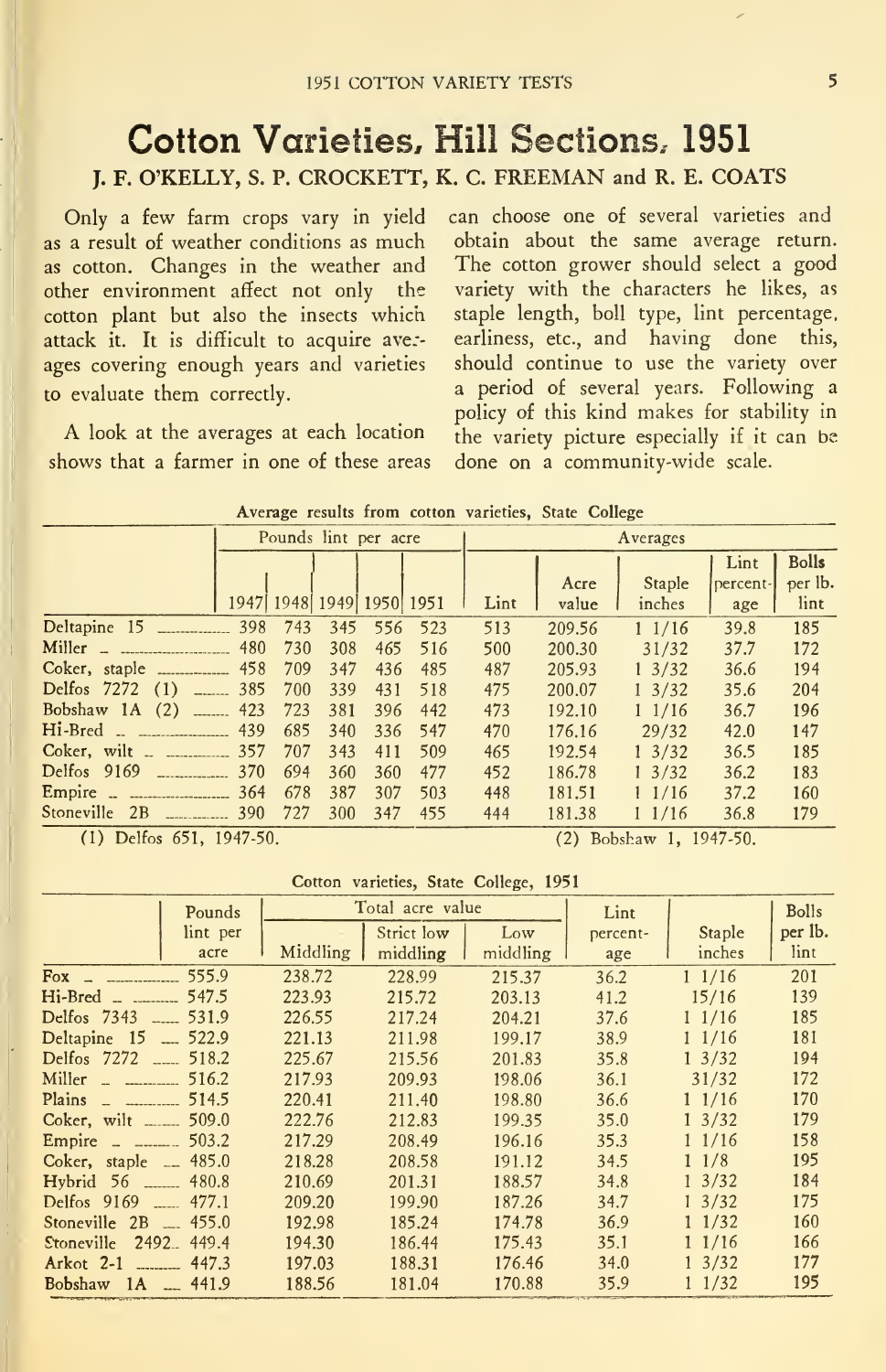Two new varieties, Fox and Arkot 2-1, have not been in the tests long enough to appear in the averages. They are a little earlier than many of the other varieties and should be considered where earliness is important.

Where trouble from fusarium wilt is mild it may be well to fertilize liberally and use one of the varieties now generally grown which may have only slight tolerance to the disease. If, however,  $\|\phi\|$ trouble from this disease is usually severe it may be well to use one of the more re sistant varieties. Among the best of these are Plains, Coker wilt, and Empire. It is not possible to make definite statements concerning Verticillium wilt at this time.

All of the 1951 tests were well ferti lized before planting with a complete fertilizer. Insect control was adequate and

|                              |       | Pounds lint per acre |       |       | Averages |               |                  |                         |                                 |
|------------------------------|-------|----------------------|-------|-------|----------|---------------|------------------|-------------------------|---------------------------------|
|                              | 1948  | 1949                 | 1950  | 1951  | Lint     | Acre<br>Value | Staple<br>inches | Lint<br>percent-<br>age | <b>Bolls</b><br>per lb.<br>lint |
| Bobshaw $1A(1)$ $$ 471.9     |       | 245.1                | 555.7 | 452.2 | 431.2    | 180.02        | 11/32            | 37.6                    | 223                             |
| Stoneville 2B  498.8         |       | 267.3                | 518.3 | 410.9 | 423.8    | 177.90        | 11/16            | 38.0                    | 201                             |
| $Hi-Bred$ _ _____________    | 515.4 | 273.6                | 420.3 | 466.5 | 418.9    | 155.38        | 7/8              | 42.7                    | 175                             |
| Coker, wilt 489.8            |       | 258.0                | 510.2 | 401.0 | 414.7    | 172.34        | 11/32            | 37.6                    | 218                             |
| Empire - - - - 459.4         |       | 283.2                | 576.6 | 336.2 | 413.8    | 171.79        | 11/32            | 38.9                    | 186                             |
|                              |       | 308.2                | 528.9 | 330.9 | 406.9    | 165.87        | 11/32            | 41.0                    | 217                             |
| $Miller - 1$                 | 501.6 | 194.1                | 495.5 | 412.5 | 400.9    | 164.64        | 31/32            | 38.2                    | 205                             |
| Delfos 9169 ________ 450.8   |       | 232.7                | 479.3 | 367.4 | 382.5    | 161.56        | 11/16            | 37.5                    | 202                             |
|                              |       | 180.6                | 463.9 | 372.0 | 366.7    | 156.27        | 11/16            | 37.2                    | 235                             |
| Delfos 7272 (2)  432.8 223.1 |       |                      | 413.9 | 334.9 | 351.2    | 146.52        | 11/16            | 36.9                    | 234                             |

Average results from cotton varieties, Newton

(1) Bobshaw 1, 1948 and

1949. (2) Delfos 651, 1948, 1949 and 1950.

Cotton varieties, Newton, 1951

| Pounds                                                            |          | Acre value seed and lint |          | Lint     |                  | <b>Bolls</b> |
|-------------------------------------------------------------------|----------|--------------------------|----------|----------|------------------|--------------|
| lint per                                                          |          | Strict low               | Low      | percent- | Staple           | per lb.      |
| acre                                                              | Middling | middling                 | middling | age      | inches           | lint         |
| $Hi-Bred$ _ _ 466.5                                               | 184.25   | 182.15                   | 171.42   | 42.0     | 27/32            | 216          |
| Bobshaw $1A$ $$ 452.2                                             | 188.89   | 181.88                   | 171.48   | 37.9     | 31/32            | 263          |
| Hybrid 56 _________ 414.6                                         | 176.48   | 169.44                   | 159.90   | 36.3     | $1 \frac{1}{32}$ | 249          |
| Miller $   -$ 412.5                                               | 172.29   | 166.10                   | 156.61   | 37.3     | 15/16            | 242          |
| Stoneville $2B$ $\ldots$ 410.9                                    | 172.46   | 165.68                   | 156.43   | 37.9     |                  | 235          |
| Coker, wilt  401.0                                                | 168.78   | 162.17                   | 153.14   | 37.4     |                  | 255          |
| Delfos 7343 ____ 376.6                                            | 157.12   | 150.71                   | 142.05   | 39.9     | 11/32            | 259          |
| Coker, staple  372.0                                              | 158.63   | 152.31                   | 143.75   | 36.0     | $1 \frac{1}{32}$ | 295          |
| Delfos 9169 ____ 367.4                                            | 155.46   | 149.21                   | 140.76   | 37.3     | $1 \frac{1}{32}$ | 207          |
| Arkot 2-1 _____ 360.8                                             | 153.77   | 147.64                   | 139.34   | 36.1     | $1 \frac{1}{32}$ | 234          |
| Stoneville 2492  351.0                                            | 148.16   | 142.37                   | 134.47   | 36.9     |                  | 223          |
| Fox $\sim$ 341.2                                                  | 143.54   | 137.91                   | 130.23   | 37.5     |                  | 290          |
| Empire _ _ _ _ _ 336.2                                            | 140.49   | 134.94                   | 127.37   | 38.7     |                  | 212          |
| Delfos 7272 334.9                                                 | 140.96   | 135.44                   | 127.90   | 37.4     |                  | 285          |
| Deltapine 15 330.9                                                | 136.60   | 131.47                   | 123.86   | 40.1     | 31/32            | 252          |
| Plains $\overline{\phantom{a}}$ $\overline{\phantom{a}}$<br>317.8 | 134.00   | 128.76                   | 121.60   | 37.1     |                  | 272          |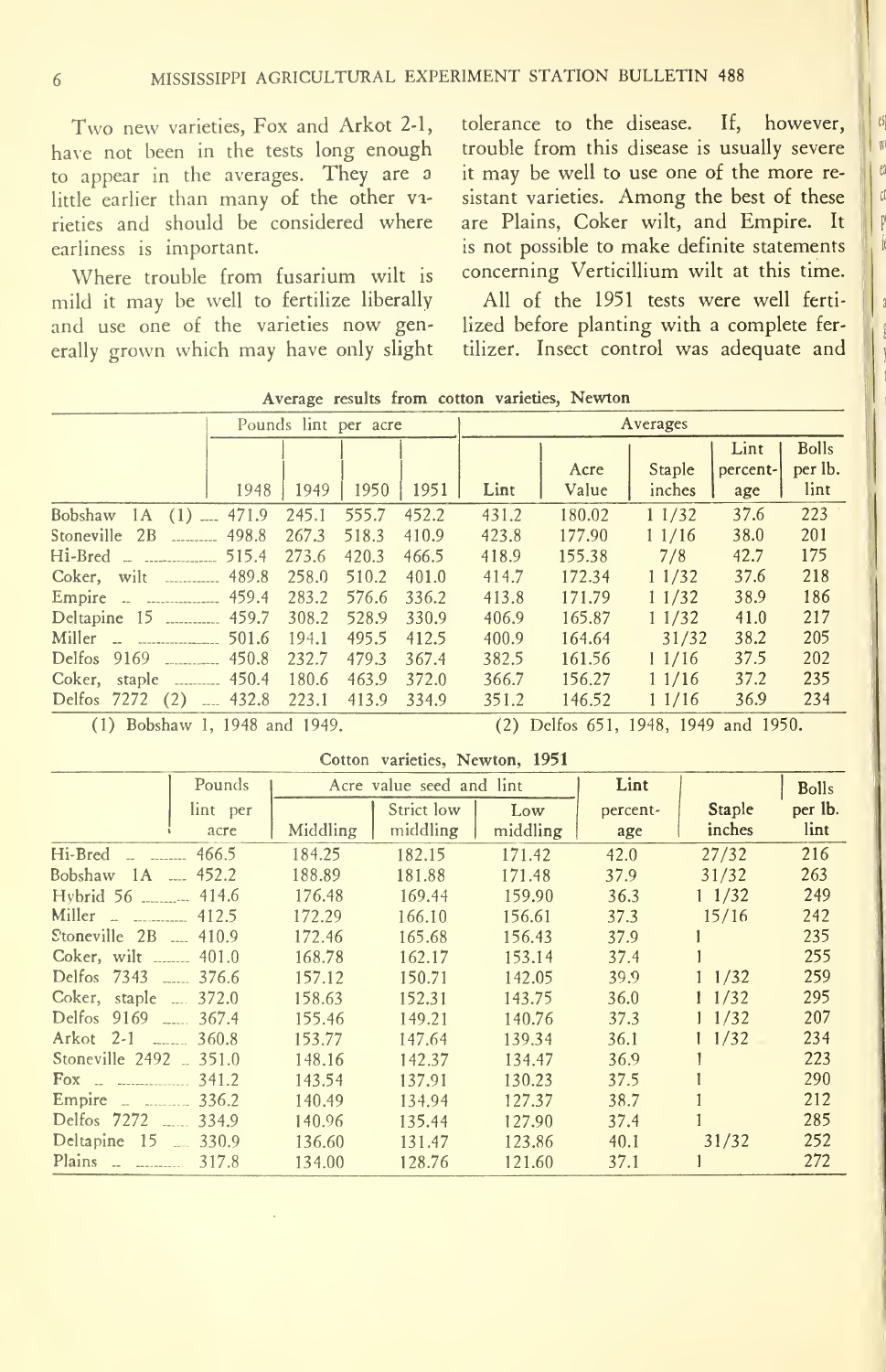especially thorough at Newton. The tests were handicapped by too little rain in the New<br>early part of the season and again at the part. early part of the season and again at the critical stage of fruiting. For a short period early in July the Oakley test suf fered from too much rain.

If low soil moisture and high temperature cause the cotton plants to wilt a great deal in mid-day flower buds and young bolls will be shed in proportion to the severity of the wilting. This contrib uted much to the low yields in these tests in 1951. The very small boll sizes at Newton and Oakley are due to this in part. •

The acre values were computed in the usual way. The lint prices were averages of ten weeks of the Memphis marketing season beginning in late August. Seed was valued at \$68.00 a ton. Values were computed for three grades in order to show how the value is reduced by deterioration due to weather and other damage.

|                                          |            | Pounds lint per acre             |         |     |     | Averages |               |                  |                         |                                 |
|------------------------------------------|------------|----------------------------------|---------|-----|-----|----------|---------------|------------------|-------------------------|---------------------------------|
|                                          |            | 1947   1948   1948   1950   1951 |         |     |     | Lint     | Acre<br>value | Staple<br>inches | Lint<br>percent-<br>age | <b>Bolls</b><br>per lb.<br>lint |
| Delfos 9169                              | $-$ 639    | 732                              | 563     | 568 | 456 | 591      | 243.34        | 11/16            | 37.0                    | 188                             |
| Coker, staple $\ldots$ 621               |            | 731                              | 547     | 566 | 374 | 568      | 232.17        | 11/16            | 37.4                    | 204                             |
| Stoneville 2B                            | $-665$ 756 |                                  | 457 518 |     | 430 | 565      | 229.93        | 11/32            | 37.4                    | 181                             |
| Coker, wilt _______ 623                  |            | 703                              | 514     | 573 | 406 | 564      | 230.00        | $1 \frac{1}{32}$ | 37.6                    | 191                             |
| $\text{Miller} = 673$                    |            | 742                              | 498     | 484 | 408 | 561      | 220.07        | 31/32            | 38.4                    | 181                             |
| $Hi-Bred$ _ _ _________                  | 667        | 746                              | 528     | 426 | 411 | 556      | 206.17        | 7/8              | 42.4                    | 157                             |
| Empire $\frac{1}{2}$ $\frac{1}{2}$ = 620 |            | 708                              | 565     | 502 | 381 | 555      | 222.82        | $1 \frac{1}{32}$ | 38.4                    | 168                             |
| Deltapine 15  608 690                    |            |                                  | 551     | 526 | 399 | 555      | 220,00        | $1 \frac{1}{32}$ | 40.5                    | 197                             |
| Delfos 7272 (1) 640                      |            | 675                              | 496     | 478 | 437 | 545      | 223.92        | 11/16            | 36.4                    | 209                             |
| Bobshaw $1A(2)$ 624                      |            | 657                              | 447     | 534 | 424 | 537      | 217.62        |                  | 37.2                    | 205                             |
|                                          |            |                                  |         |     |     |          |               |                  |                         |                                 |

| Average results from cotton varieties, Holly Springs |  |  |
|------------------------------------------------------|--|--|
|------------------------------------------------------|--|--|

(1) Delfos 651, 1947-50. (2) Bobshaw 1, 1947-49.

#### Cotton varieties, Holly Springs, 1951

| Pounds                             |          | Acre value seed and lint |          | Lint     |                  | <b>Bolls</b> |
|------------------------------------|----------|--------------------------|----------|----------|------------------|--------------|
| lint per                           |          | Strict low               | Low      | percent- | Staple           | per lb.      |
| acre                               | Middling | middling                 | middling | age      | inches           | lint         |
| 474.3                              | 197.90   | 190.54                   | 179.64   | 38.1     | 31/32            | 237          |
| Delfos 9169<br>$\frac{1}{2}$ 455.7 | 192.51   | 184.76                   | 174.28   | 37.6     | $1 \frac{1}{32}$ | 201          |
| Delfos 7272<br>$\frac{436.9}{ }$   | 183.16   | 175.95                   | 166.12   | 38.1     |                  | 223          |
|                                    | 180.94   | 173.75                   | 163.94   | 40.0     |                  | 206          |
| Stoneville $2B$ $\ldots$ 430.5     | 179.79   | 172.69                   | 163.00   | 38.8     |                  | 186          |
| Arkot 2-1 _______ 429.3            | 182.22   | 175.13                   | 165.47   | 36.0     |                  | 200          |
| Bobshaw 1A  423.8                  | 176.69   | 170.33                   | 160.59   | 37.6     | 15/16            | 219          |
| Hybrid 56  415.2                   | 174.65   | 168.22                   | 158.67   | 36.7     | 31/32            | 219          |
| Stoneville 2492<br>413.0           | 173.42   | 167.01                   | 157.52   | 37.0     | 31/32            | 196          |
| $Hi-Bred$ _ _______ 410.6          | 161.25   | 159.40                   | 149.96   | 43.2     | 27/32            | 161          |
| Miller $\sim$ $\sim$ 407.6         | 166.49   | 163.03                   | 153.65   | 38.0     | 29/32            | 188          |
| Coker, wilt  406.0                 | 171.19   | 164.49                   | 155.36   | 37.1     |                  | 192          |
| 404.3<br>$Plains$ $\ldots$         | 167.80   | 161.74                   | 152.44   | 38.4     | 15/16            | 198          |
| Deltapine 15  399.3                | 164.33   | 158.14                   | 148.95   | 40.7     | 31/32            | 203          |
| Empire _ _ _______ 381.3           | 159.33   | 153.04                   | 144.46   | 38.7     | L                | 169          |
| Coker, staple  373.6               | 158.65   | 152.30                   | 143.70   | 36.7     | $1 \frac{1}{32}$ | 219          |